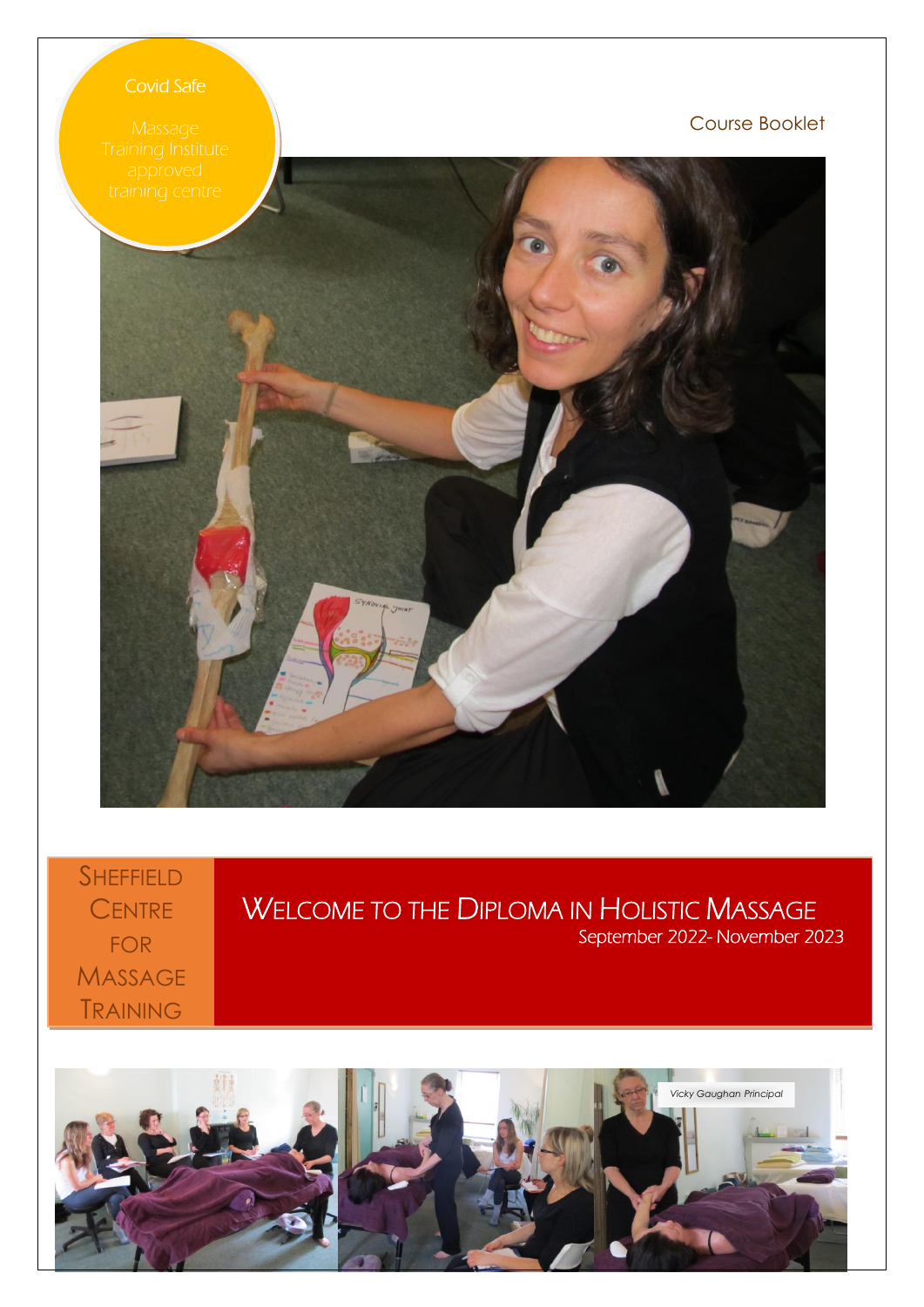

# **Welcome to the Sheffield Centre for Massage Training Friday Training Course Booklet 2022-2023**

# **Contents:**

Page 2. Timetable.

**Page 3.** Further details about the course. Equal opportunities statement.

**Page 3-4.** Student agreement, please read carefully.

**Page 4.** About the Sheffield Centre for Massage Training (relevant associations). Book List (you may want to start reading before the course starts).

**Page 5.** Fees policy. Interviews. Payments.

**Page 6.** Frequently Asked Questions (FAQ).

**Page 7-9.** What's the difference that makes the difference?

**Page 9 – 10.** MTI Code of Ethics for Registered Student **Practitioners** 

*Hope you enjoy reading the course booklet and look forward to meeting you on the next Professional Massage Training*

*Vicky Gaughan (Principal SCMT)*

*Imagine a therapy where you use your hands and heart to help people... massage is that therapy!*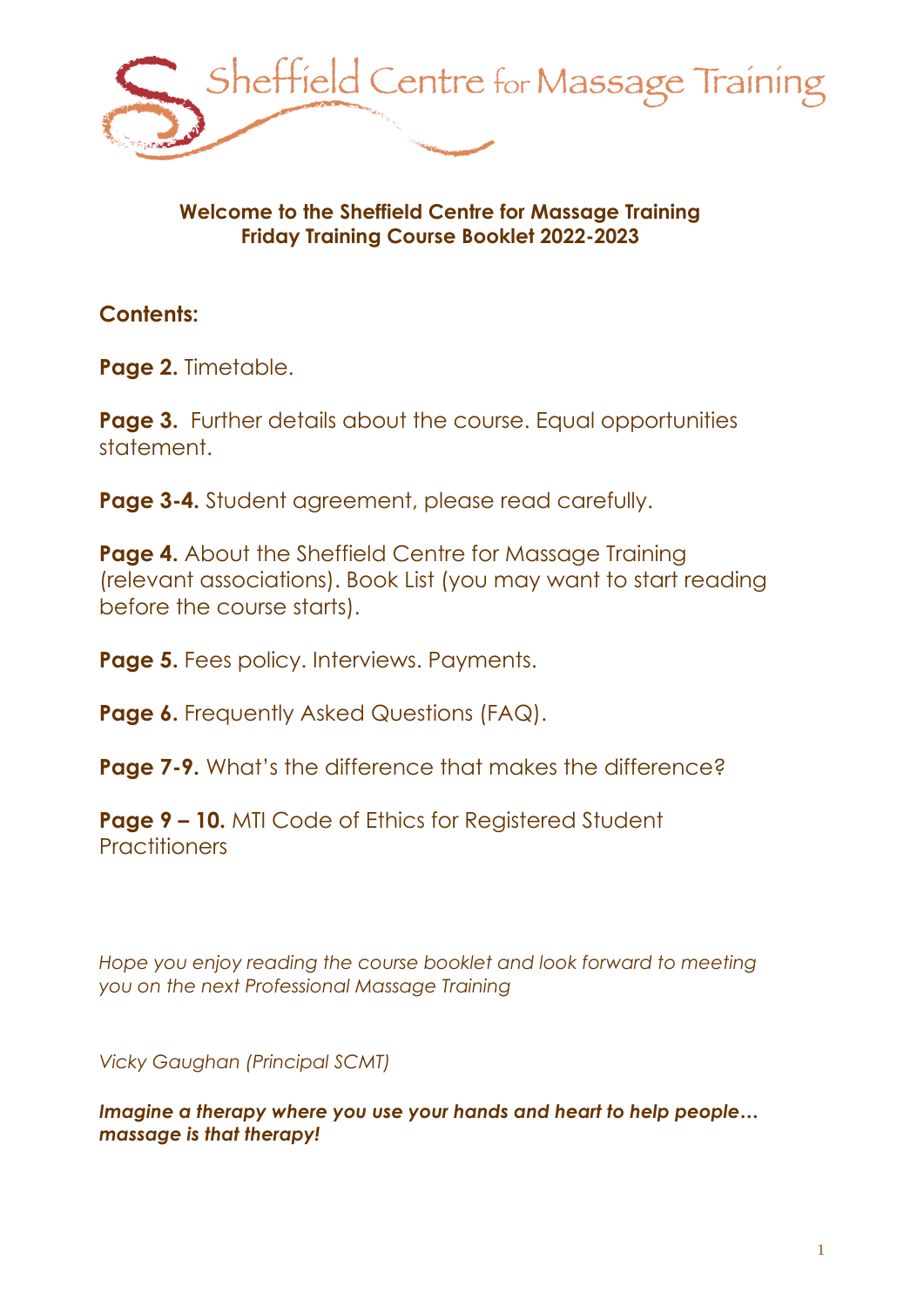

**Time Tables for Diploma in Holistic Massage from 9th September 2022 – 3rd November 2023** *For your reference, inserted here are the two academic school planners with the SCMT courses dates highlighted in blue.*



**Important Dates.** National written exam date: 8<sup>th</sup> September 2023. SCMT (internal) assessment date: 29th September 2023. MTI (external) assessment date 20th October 2023.

Our Friday course is comprised of 46 days. The Fridays begin at 10.30am and run until 2.30pm with a 30 minute break midway through the day. The format is new and the timing has been selected with the parent of children in school, in mind. This course will also appeal to individuals looking for a second career after working professionally but now retired. We also believe that ones who have the flexibility in their day to select training on a week day will be interested in this course. Some of the dates indicated will be delivered on zoom in the comfort of your own home. The core hands on training takes place at our base, which is a cosy and comfortable yoga centre in lower Walkley, Sheffield.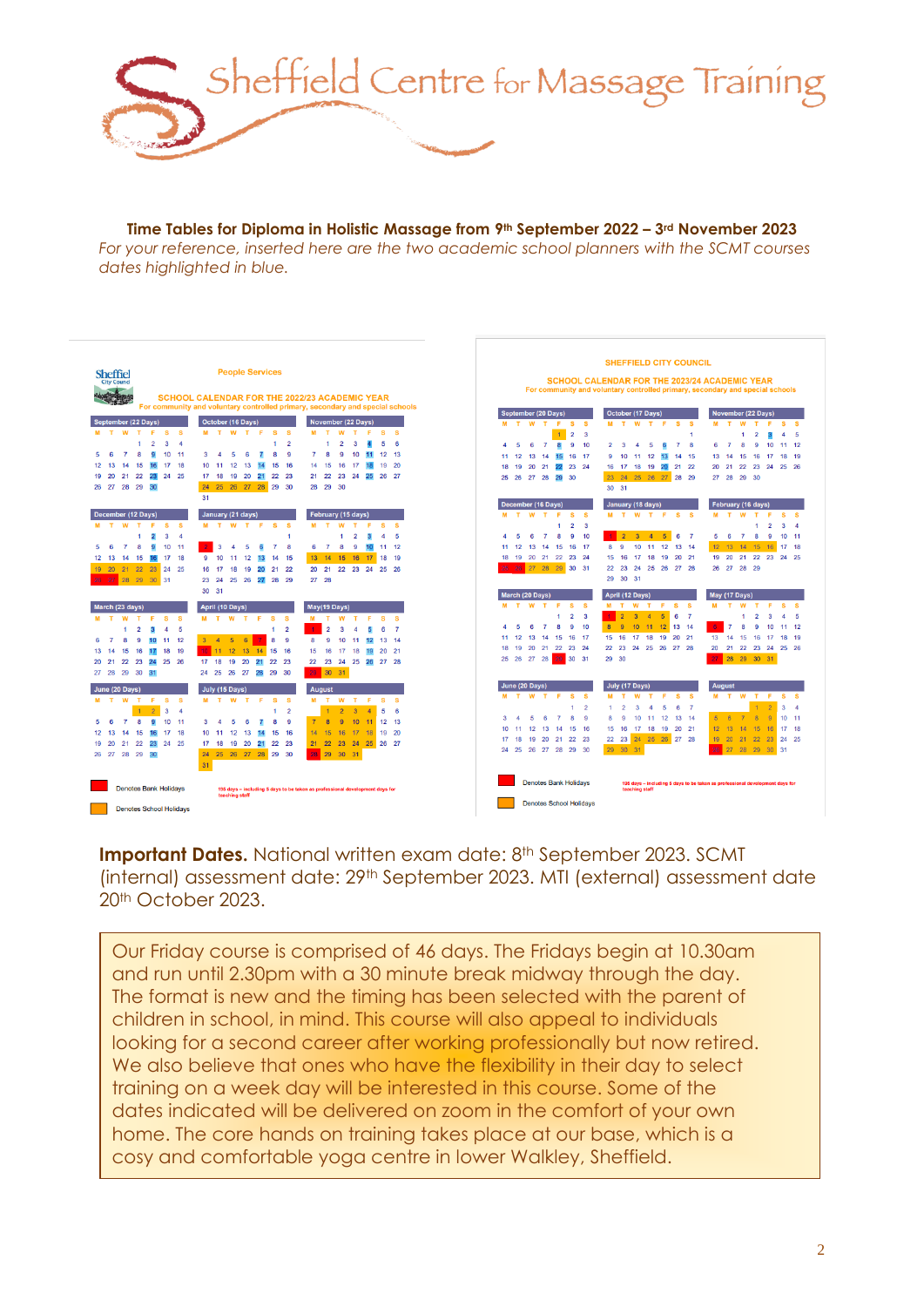

#### **Further details about the course**

The Sheffield Centre for Massage Training Diploma Course offers the student a high standard of professional training incomparable to other trainings in the North. During the course there is a mixture of practical and academic work it is therefore essential that the student has adequate spoken and written English (ESOL level 3). The individual interested in massage will find this course stimulating, satisfying and challenging as we journey through all myriad aspects of this exciting way of working with people. There will be a process of **self, peer** and **facilitator** assessment throughout the training. This will be particularly relevant in the last phase when we focus on the student as practitioner. During the autumn, preparation will take place to take the **Massage Training Institute (MTI)** practical and written exams. Graduates of SCMT are eligible for public liability insurance and can apply for associate membership of the **Northern Massage Association (NMA);** they may also join the **Massage Training Institute (MTI)** practitioner register.

# **Equal Opportunities Statement**

The Sheffield Centre for Massage Training is committed to equal opportunities. The course is open to all women and men, irrespective of age, religion/creed or size. We welcome applications from individuals from B&ME and people from the LGBTQ community. People with Disabilities are encouraged to contact the SCMT to discuss their requirements. Students can expect their tutors to be aware of this policy statement and be nondiscriminatory in their teachings.

#### **Student Learning Agreement**

*On Registration to the course you will be asked to sign that you fully agree to follow the principles below*:

**SCMT** reserve the right to refuse enrolment if an applicant is deemed unsuitable for the course.

**SCMT** reserve the right to ask a student to leave at any stage: if they prove in any way unsuitable for the course.

Students are required to attend all classes punctually. If a student's attendance falls below 85% extra tuition will be necessary to complete the course at the students own expense over and above the course fee.

**SCMT** reserve the right to change the dates and venue of any class or substitute a guest tutor should unforeseen circumstances occur, although this will be avoided as far as possible.

No one else, unless invited by **SCMT** other than the students may attend the course.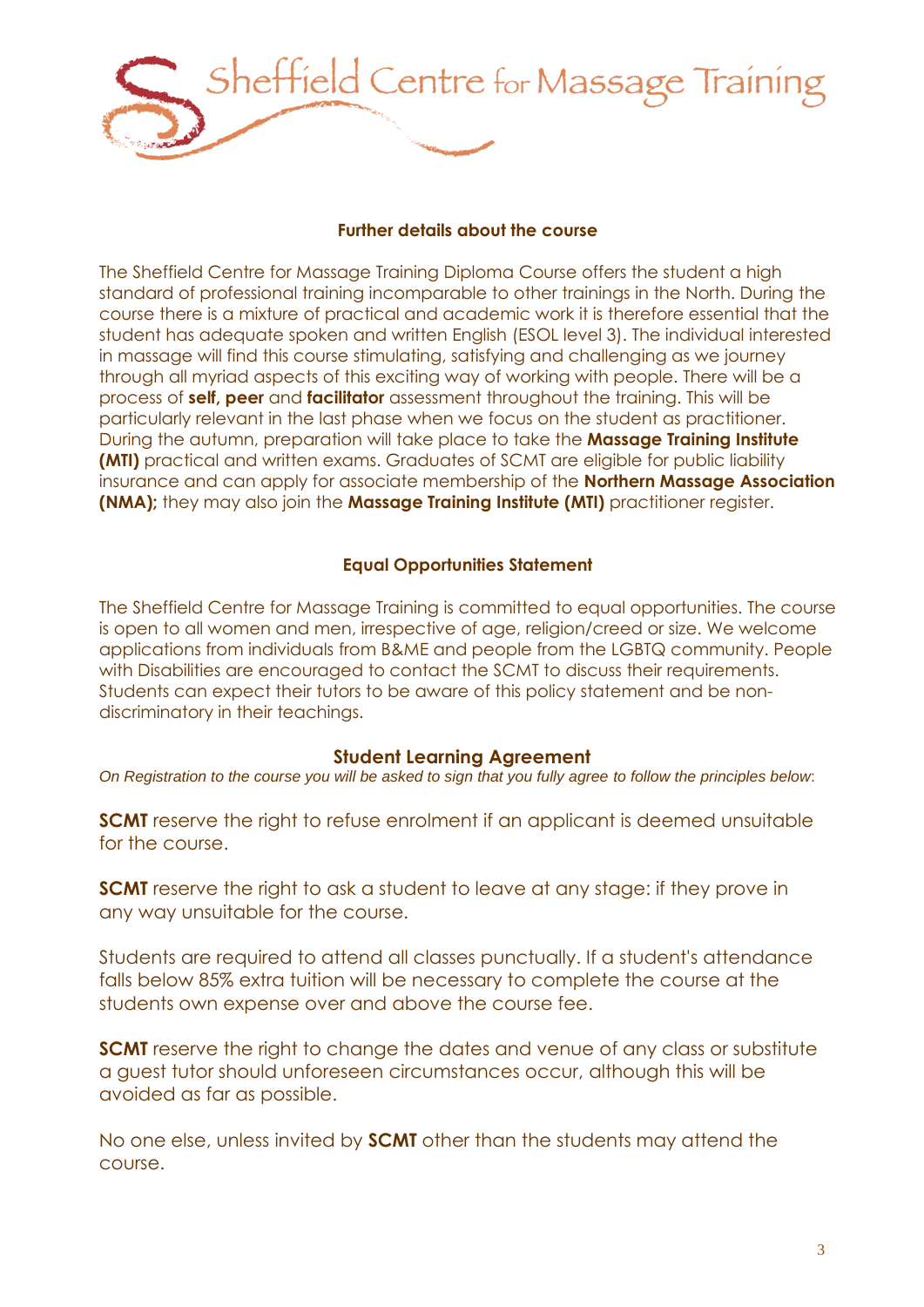

All fees must be paid. Any student withdrawing after commencement of the training will be liable for the total fee. **It is therefore essential that students intend to complete the course before enrolling.**

Students are expected to act in a compassionate, ethical and responsible way whilst on the course or engaged in any related way.

Students are expected to take responsibility to communicate with tutors, any difficulties or personal issues encountered during the training which may affect their attendance or ability to undertake any aspect of the course. In doing so, the student can expect to be treated in a compassionate and ethical way.

Students must agree to the MTI Code of Ethics for registered student practitioners – see page 9.

Students are expected to take out "Student Insurance" (cost approx. £16) for the duration of the training. Please ask for details at the start of the course.

Students should agree in full to the learning agreement before registration and can expect to have their registration terminated if they do not abide by any of the above points.

#### **About SCMT**

Sheffield Centre for Massage Training was established in 1995 as the Sheffield School of Massage. It continued to develop and over the years has become committed to a person centred approach to the work both in teaching and working with members of the public. SCMT offers Workshops, short courses and professional training in massage and has developed a bespoke professional course for Muslim women. The professional training uses the Massage Training Institute (MTI) examining body, see **www.massagetraining.co.uk** for further details. SCMT. SCMT is affiliated to the Complementary and Natural Healthcare Council (CNHC), see **www.cnhc.org.uk** and as such keeps students informed of current regulations and policies for Massage Therapy & the protection of the public.

#### **Course books:**

**Anatomy, Physiology and Pathology for the Massage Therapist** [Darien Pritchard](https://www.amazon.co.uk/s/ref=dp_byline_sr_book_1?ie=UTF8&text=Darien+Pritchard&search-alias=books-uk&field-author=Darien+Pritchard&sort=relevancerank) this is an online PDF book acquired from www. dynamicmassage.co.uk/shop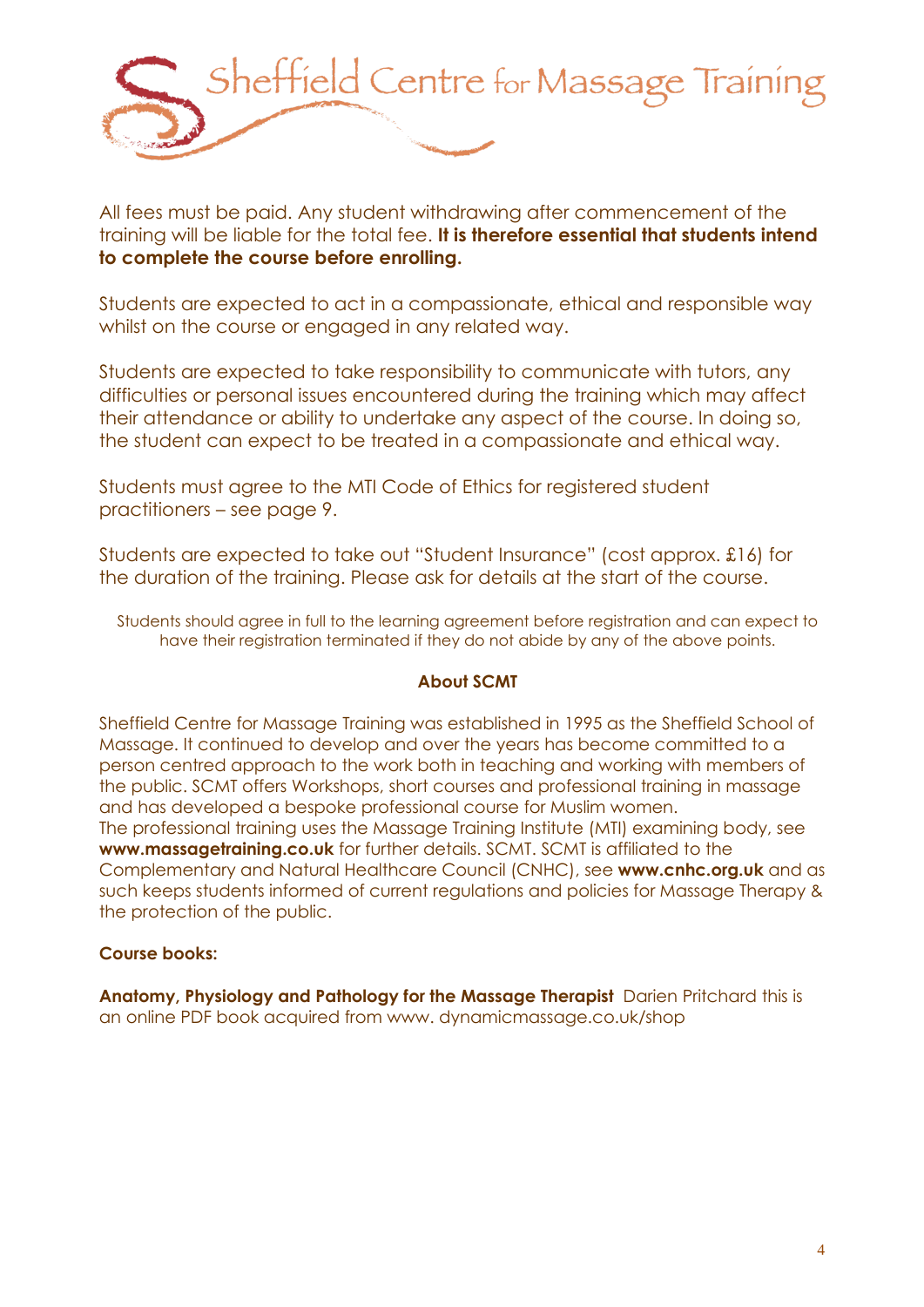

# **Suggested Reading List**

Students may also be interested in the following titles:

#### **Touching: The Human Significance of Skin** Ashley Montague (Perennial Library)

**Bodymind** Ken Dychtwald (Tarcher & Putnam) **The Muscle Book** Paul Blakely (Bibliotech)

*SCMT has a small library of massage and related topics.*

#### **Fees Policy**

Payment in full and payments by instalments are acceptable. Profits of the school are primarily used in improving its education facilities for the student's benefit.

SCMT can withhold examination certificates if fees are outstanding.

#### **Interviews & Open Evenings**

This course is suitable for those with some prior experience of massage. Applicants need to have attended an introductory workshop or a taster day with a recognised trainer or have relevant insight into the work. The interview is for the benefit of both parties, it is an informal meeting to discuss and clarify any queries you may have. The interviews take place at a mutually agreed time. There are several open evenings during the year some people prefer to attend a group to help them gain the most information about the course.

#### **Course Fee**

Within 14 days of acceptance you will be required to pay a non-returnable deposit of 25% of the course fee to secure your place.

**Fees & Registration for the Diploma Course starting 9th September 2022 are £2200 inclusive of registration fee & exam fees.** You can make a one off payment at the start of the course or pay in 12 monthly instalments (incurs 2% interest). For completion of the live or online introduction to massage course you receive a discount on diploma course fees @ £50

Health & Wellbeing warning: This course will seriously improve your life. It will however, impact your life and make demands on your time. Make sure you take this into consideration and look forward to an enjoyable training.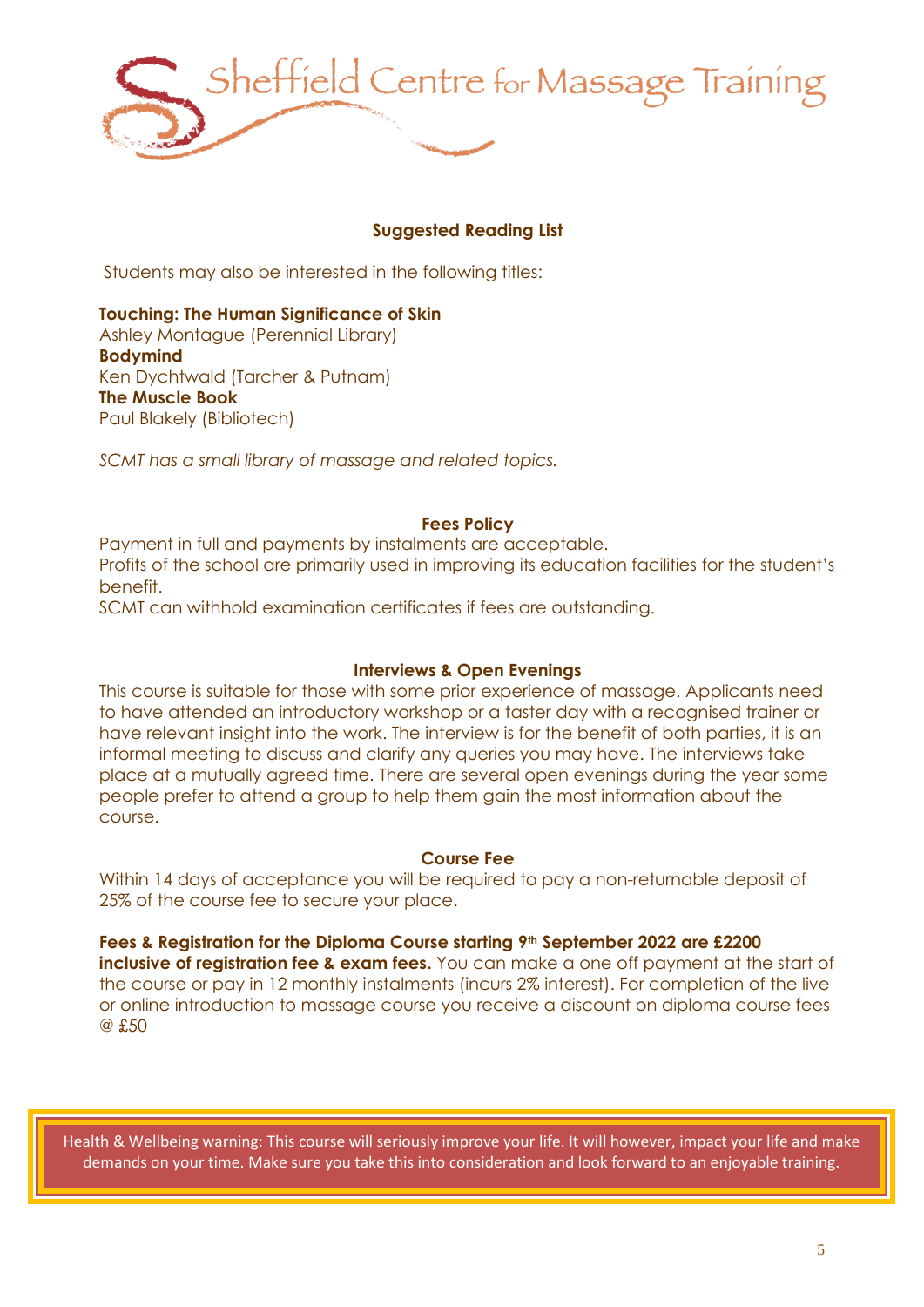

# **Holistic Therapeutic Massage Diploma FAQ**

# **Frequently Asked Questions (FAQ)**

## **Q. I haven't done any massage before, what is the next step?**

**A.** It is recommended that you do an Introductory Massage Weekend. The Diploma course requires great commitment; therefore, it's a good idea to have a taster to find out if it's really for you.

## **Q. What is the difference between Massage and Aromatherapy?**

**A.** Although there are some similarities i.e. they borrow from each other, these therapies have completely different rationales. Massage uses a large range of body work techniques to relax, lengthen and nourish muscles, joint mobilisation to ease stiffness and various approaches to assist body awareness. The Massage Therapist is primarily interested in the therapeutic properties of massage and its effects. Aromatherapy is primarily interested in the therapeutic effects of essential oils. Essential oils are said to have different properties and by using different approaches e.g. baths, compresses or massage the oils will be absorbed into the body bringing about an improvement of certain conditions. Some massage therapists use essential oils and frequently you find that aroma therapists use massage.

# **Q. I have done a short course in massage can I do your Massage Training?**

**A.** Yes, but we would need to meet and have a chat to make sure you understand what is involved in this training.

# **Q. What kind of people will I meet on this course?**

**A.** A diverse group of people, different ages, size and shapes, men and women from different backgrounds. A group of 8-14 people.

#### **Q. What homework will there be?**

**A.** Getting to practice on friends and family is essential; you need to complete a practice journal recording at least 40 hours given massage and 10 hours received. There are AP&P homework projects to complete and group presentations to prepare.

#### **Q. How will I pay for the course?**

**A.** Some people pay for the course in one lump sum, some pay 3 instalments 1 per phase and some people pay in 12 monthly instalments. Please confirm how you would like to pay for the course.

#### **Q. Will I need a Massage Table?**

**A.** During your training the SCMT has enough massage tables to go round however at some point you will want to invest in a massage table and SCMT has details of many different kinds.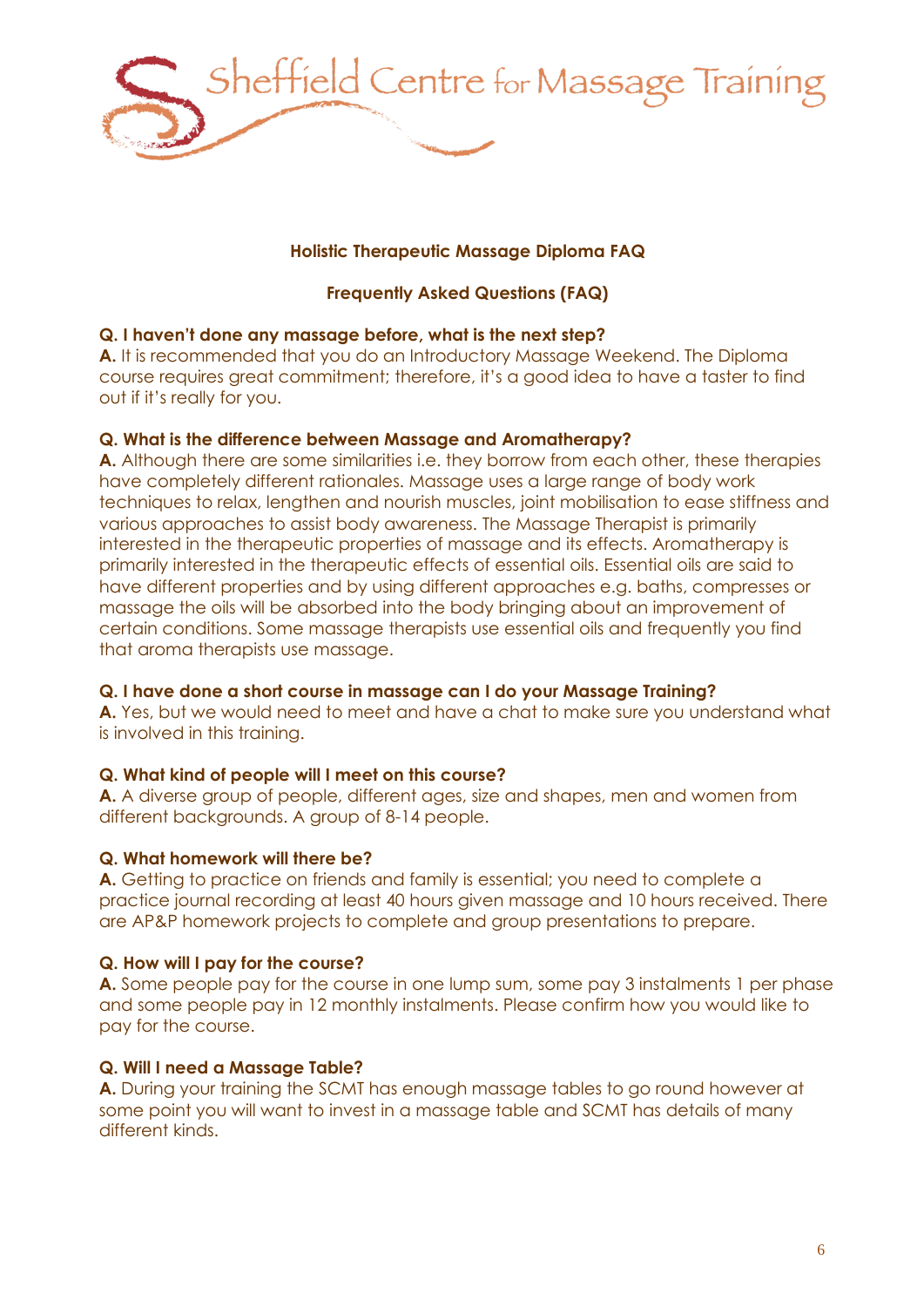

# **Massage Training Institute – The Difference That Makes the Difference!**

## **General/Overall**

- $\Box$  MTI develops students to be professional practitioners who can work with a range of people and give massage that really attends to their wants and needs.
- $\Box$  If you want to be taught a sequence of strokes to perform on a body this is not the training for you!
- At the core of your training with MTI is the recognition that we do massage WITH whole, individual people and not TO bodies or their parts.

## **Course/Training Duration**

- $\Box$  MTI provides a training that is a process over a period of time to enable students to mature/develop and become professional and confident.
- □ Courses include wide-ranging content and teaching styles e.g. communication skills, experiential exercises, practical demos, self-directed learning, placements.
- $\Box$  Time between supervised teaching sessions allows for practice, development and integration – making the learning from the last session your own and getting confident and competent with it before moving on to (add) more.
- **Minimum attendance requirement is 85%.**
- □ We believe learning to do "good" massage with people takes time and practice… we do not offer intensive courses.
- $\Box$  We offer introductory trainings & taster days, which teach all the basics and may be suitable if you want to massage family and friends rather than pursue a professional path/career
- Graduates report feeling well prepared to start their own professional practice.

# **Practical Exam**

- $\Box$  The way in which the massage is done is as important as the technical skills i.e. a person-centred approach and characteristic of this is:
	- o Compassion and awareness
	- o Aware of self as well as client
	- o Tone of voice, body language, atmosphere
- □ Clinical practice with real clients during training prepares students well for the practical assessment.
- $\Box$  The practical assessment is as close to 'real life' as a professional session is possible, i.e. a professional setting – a private space with an unknown client (allocated by the training provider) observed one-to-one throughout by an external examiner. There is an emphasis on:
	- o Centred and professional manner
	- o Communication, relationship and rapport with client
	- o Taking a full case history
	- o Negotiating and delivering/giving an appropriate and individual tailored massage… both in content and style: attentive, sensitive and adapting to the client and their needs and seeking and responding to their feedback.
	- o Sensitive and safe body and hand use
	- o Appropriate after-care suggestions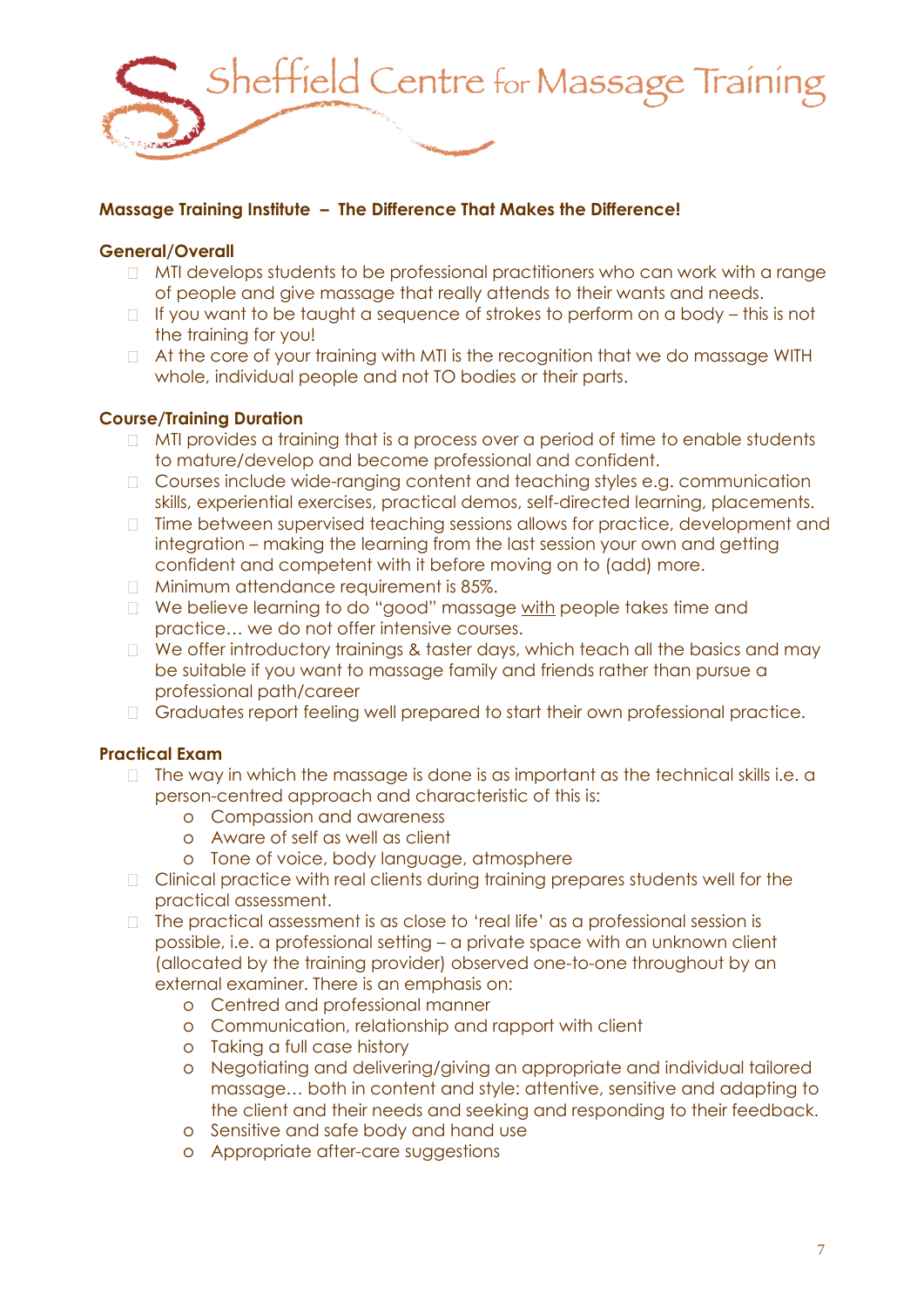

- □ Students' course work, client case histories etc. also form part of the practical assessment by the external examiner. Emphasis on existence of:
	- o Reflective practice
	- o Ability to work with and develop strengths and weaknesses
	- o Range of clientele worked with
	- o Massage received reflected on
- □ Immediate verbal and written feedback
- □ We make no apologies for this being a 'rite of passage', students have said, "if I can do that when I'm nervous, being watched and scrutinised one-to one, I can work with any client who walks through my door"

#### **Theory Exam**

- A written paper requiring short answers (35 short answers, 20 labels) and longer essay style answers (3 out of choice of 6). The emphasis is on knowledge specifically relevant to massage as applied in practice e.g. rationale behind contraindications, effects of different massage strokes.
- □ Tests students' understanding and ability to apply knowledge to client's needs e.g. the use of knowledge in treatment planning.
- **Pass mark is 65%**

# **Personal Development**

- Central to the MTI approach is work on your own personal development and selfawareness.
- $\Box$  The person-centred approach of MTI is not just for the client, but also for the student / practitioner.
- □ Although often a treat and luxurious we see massage can cover the spectrum from rewarding indulgence through healing encounter to intimate therapy.

# **We Are All People**

- **MTI graduates are human and deliver a person centred approach.**
- $\Box$  MTI graduates convey a positive attitude to working intimately with touch, respecting the whole person:
	- o Their physical body
	- o Their innate spirit
	- o Their rights, needs and choices.

# **Care and Use of Your Own Body**

- □ Emphasis on looking after the student practitioners own body when working / doing massage. Particularly:
	- o how we protect and avoid overuse of our hands and joints.
	- o using movement and body weight effectively.
- **INTI train people for long careers as massage practitioners.**
- □ MTI graduates stand out e.g. One graduate on a course was asked, 'where did you train, you move so well around the table – who taught you to do that?'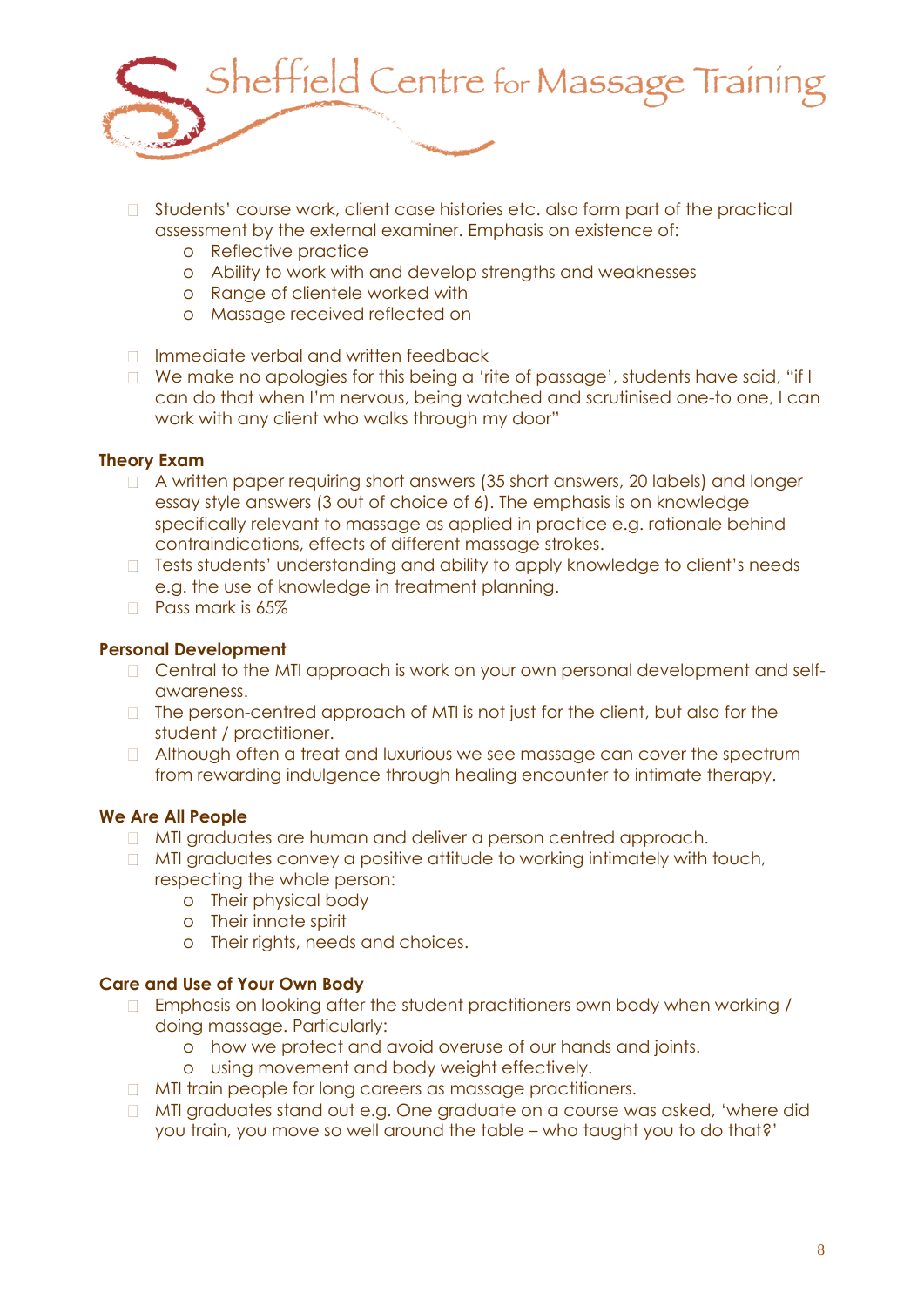

# **Post-Graduate**

- Provision of good and varied CPD courses and info particularly through In Touch magazine (MTI publication).
- Welcomes graduate involvement and contribution to the magazine.

#### **Essence**

Why Train With MTI?

**MTI graduates have their own style.** *"That was like no other massage I've received"*

**MTI graduates feel ready for professional careers.** *"I loved designing my own business card & leaflet"*

**MTI Graduates get noticed.** *"Where did you train, you have such a good range?"*

MTI is built on the strong foundation of compassion and awareness and a recognition that we are all people, whether student, graduate, tutor or client.

If you like the look of us, join us on the next professional training.

You'll fit right in!

Applications to [scmt@massage-training.co.uk](mailto:scmt@massage-training.co.uk) Like us on Face book Visit us at [www.massage-training.co.uk](http://www.massage-training.co.uk/)

# **CODE OF ETHICS FOR REGISTERED STUDENT PRACTITIONERS**

*Prospective student to sign and attach to the student learning contract.*

#### **1. INTRODUCTION**

The Massage Training Institute (MTI) is committed to ensuring that the highest standards of teaching and practice are maintained at all times.

# **2. THE STUDENT'S RESPONSIBILITY TO THE PROFESSION AND COLLEAGUES**

2.1 Students must ensure they are competent to give massage in the best interests of the client. If this is not possible, through ill health - mentally or physically - the student should refrain from practising.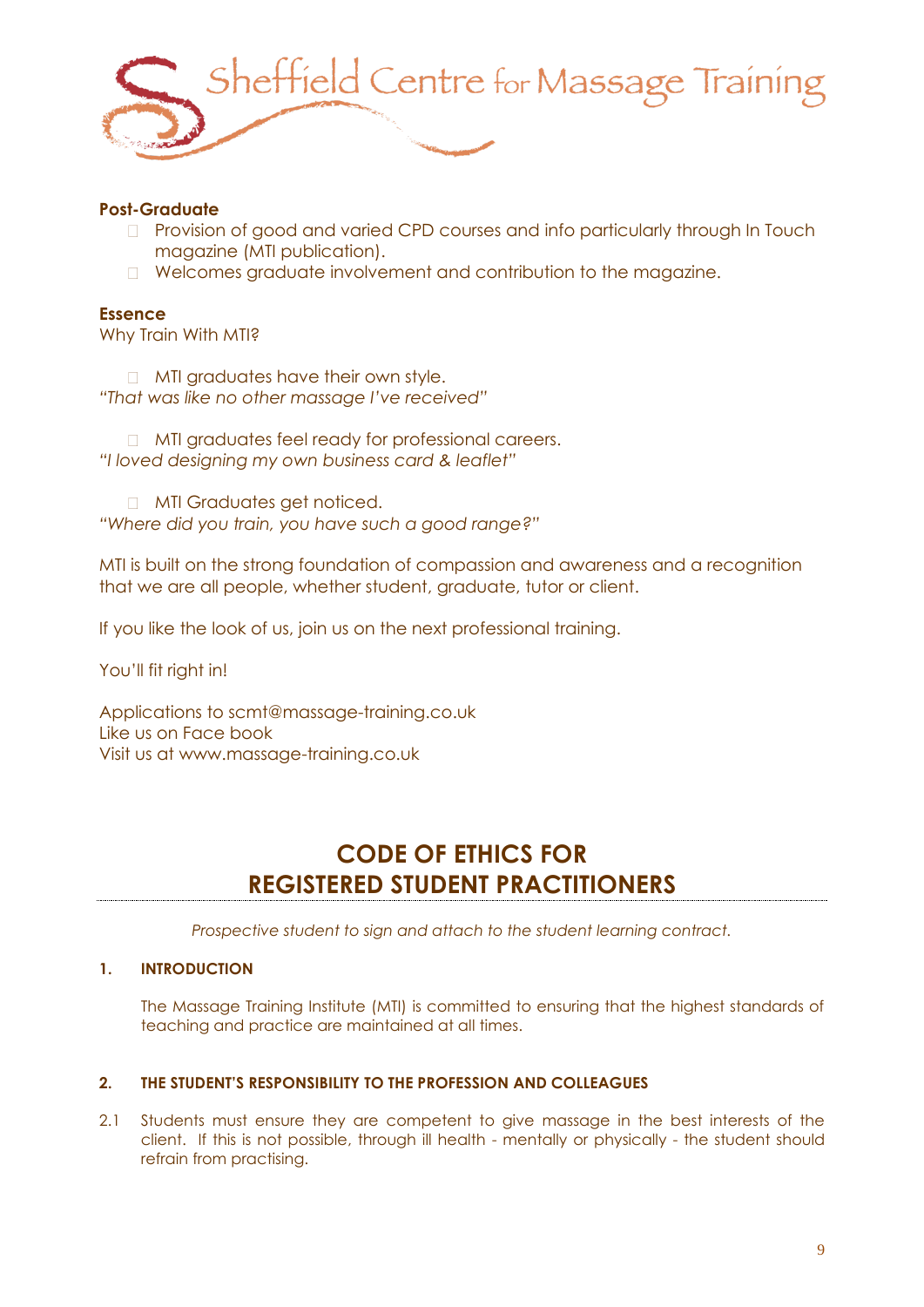

- 2.2 Students should be aware of their limitations and seek advice from their tutor where necessary.
- 2.3 Students should not make any kind of medical diagnosis of or prescribe treatment for a client unless qualified to do so.

Students should ensure that clients are aware of the complementary nature of the treatment and advise them to seek medical help wherever appropriate.

Students must be aware of contra-indications to massage and have a responsibility to ask clients about any medical treatment and medication, and to be able to consult the GP, if appropriate.

- 2.4 Students must not make any claims to cure.
- 2.5 Students should be aware of the laws prohibiting complementary therapists from treating certain medical conditions. It is an offence to massage a woman in childbirth, or for ten days thereafter, without the consent of a medical practitioner.
- 2.6 Students must comply with their school's student learning contract.

#### **3. PROFESSIONAL CONDUCT**

- 3.1 Students should be mindful of the responsibility they have to their fellow students and clients; shall not abuse the trust placed in them and shall at all times act with integrity.
- 3.2 Students must ensure that confidentiality is maintained. Consent of the client must be obtained, if any information is disclosed, except in the case of professional supervision or when the law requires this.
- 3.3 Students must not engage in sexual activity with their client.
- 3.4 In the case of a client under the age of 16 years, the parent must be in the room when the child is being massaged. See also Section 13.1 'Working with children'.
- 3.5 Students shall have respect for the religious, political and social views of any individual irrespective of race, colour, creed, sex or sexual orientation.
- 3.6 Students shall at all times maintain high standards of hygiene, both personal and in the learning and work environment.
- 3.7 Students must not allow inappropriate feelings or behaviour to intrude with fellow students or clients,
- 3.8 Students must respect and demonstrate boundaries around appropriate touch, undressing and draping.
- 3.9 Students should demonstrate the appropriate personal qualities expected of a massage practitioner during the course.